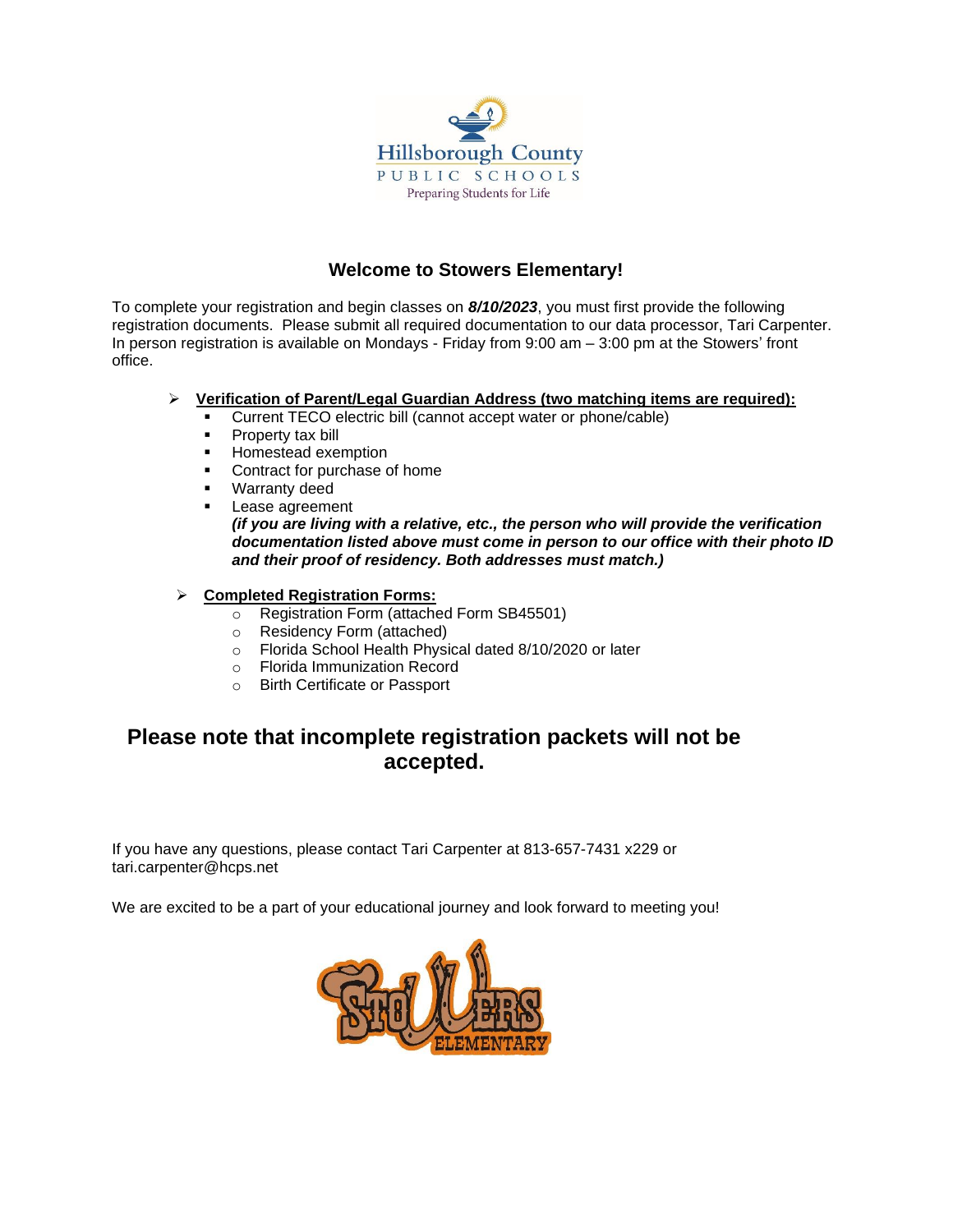

| Litchstring structure for The<br>PLEASE PRINT FIRMLY<br>AUTHORIZATION FOR STUDENT RELEASE AND EMERGENCY INFORMATION CARD                                                                                                                                                                                                                                                                                                                                                       |                                                  |                                    |                                                                                                                            |                             | PLEASE PRINT FIRMLY                                                                                                                                                                               |
|--------------------------------------------------------------------------------------------------------------------------------------------------------------------------------------------------------------------------------------------------------------------------------------------------------------------------------------------------------------------------------------------------------------------------------------------------------------------------------|--------------------------------------------------|------------------------------------|----------------------------------------------------------------------------------------------------------------------------|-----------------------------|---------------------------------------------------------------------------------------------------------------------------------------------------------------------------------------------------|
| THIS BLOCK FOR SCHOOL USE ONLY<br><b>SCHOOL NAME</b><br><b>SCHOOL YEAR</b>                                                                                                                                                                                                                                                                                                                                                                                                     |                                                  |                                    | DISTRICT STUDENT NUMBER                                                                                                    |                             | <b>ENTRY</b>                                                                                                                                                                                      |
| TEACHER OR HOMEROOM                                                                                                                                                                                                                                                                                                                                                                                                                                                            |                                                  | <b>GRADE</b>                       | <b>STATE STUDENT NUMBER</b>                                                                                                |                             | CODE<br><b>ENTRY</b>                                                                                                                                                                              |
|                                                                                                                                                                                                                                                                                                                                                                                                                                                                                |                                                  |                                    |                                                                                                                            |                             | DATE<br>CHILD OF MILITARY FAMILY?                                                                                                                                                                 |
| <b>EMERGENCY INFORMATION:</b> This card must be completed by the parent or legal guardian.<br>NAME OF STUDENT (LAST)<br>(JR, 2D, 3D, 4T)<br>MAILING ADDRESS - (STREET NUMBER & NAME, CITY, ZIP CODE)                                                                                                                                                                                                                                                                           | (FIRST)                                          | (MIDDLE)                           | DATE OF BIRTH<br>MM DD YY                                                                                                  | MALE<br>FEMALE              | YES NO<br>Military Family Includes:<br>1) members on active duty or<br>2) members for 1 year following:<br>• medical discharge due to injury<br>• retirement<br>· death due to active duty injury |
| RESIDENTIAL ADDRESS - (IF DIFFERENT FROM MAILING ADDRESS) (STREET NO. & NAME, CITY, ZIP) (IF RURAL LOCATION, PLACE DIRECTIONS ON REVERSE)<br><b>HOME PHONE</b>                                                                                                                                                                                                                                                                                                                 |                                                  |                                    |                                                                                                                            |                             |                                                                                                                                                                                                   |
| PARENT/LEGAL GUARDIAN (LAST, FIRST, INITIAL)                                                                                                                                                                                                                                                                                                                                                                                                                                   |                                                  |                                    | PARENT/LEGAL GUARDIAN (LAST, FIRST, INITIAL)                                                                               |                             |                                                                                                                                                                                                   |
| <b>EMPLOYER NAME</b>                                                                                                                                                                                                                                                                                                                                                                                                                                                           |                                                  | <b>EMPLOYER NAME</b>               |                                                                                                                            |                             |                                                                                                                                                                                                   |
| BUSINESS PHONE/EXTENSION<br>MOBILE NUMBER                                                                                                                                                                                                                                                                                                                                                                                                                                      |                                                  | BUSINESS PHONE/EXTENSION           |                                                                                                                            | MOBILE NUMBER               |                                                                                                                                                                                                   |
| EMAIL                                                                                                                                                                                                                                                                                                                                                                                                                                                                          |                                                  | <b>EMAIL</b>                       |                                                                                                                            |                             |                                                                                                                                                                                                   |
| O-OTHER<br>P-PARENT<br><b>RELATIONSHIP</b><br>TO STUDENT:<br>G - LEGAL GUARDIAN<br>S-SURROGATE                                                                                                                                                                                                                                                                                                                                                                                 |                                                  | <b>RELATIONSHIP</b><br>TO STUDENT: | P-PARENT<br>G – LEGAL GUARDIAN                                                                                             | O-OTHER                     | S-SURROGATE                                                                                                                                                                                       |
| (CIRCLE ONE)<br>A - GUARDIAN AD LITEM<br>PERSON(S) TO CONTACT IF PARENT CANNOT BE REACHED<br>NAME (STUDENT MAY BE RELEASED TO THIS PERSON)                                                                                                                                                                                                                                                                                                                                     | N - NO PARENT/GUARDIAN REQUIRED<br>DAYTIME PHONE | (CIRCLE ONE)                       | A - GUARDIAN AD LITEM<br>PERSON(S) TO CONTACT IF PARENT CANNOT BE REACHED<br>NAME (STUDENT MAY BE RELEASED TO THIS PERSON) |                             | N - NO PARENT/GUARDIAN REQUIRED<br>DAYTIME PHONE                                                                                                                                                  |
| HOSPITAL PREFERENCE                                                                                                                                                                                                                                                                                                                                                                                                                                                            | PHYSICIAN NAME & PHONE NUMBER                    |                                    |                                                                                                                            | DENTIST NAME & PHONE NUMBER |                                                                                                                                                                                                   |
| CURRENT HEALTH PROBLEMENT SEIZURES<br>EXPLANATION OF HEALTH PROBLEM(S) AND/OR MEDICATION(S) STUDENT IS TAKING<br>HEART CONDITION ______ ALLERGIES _____<br><b>OTHER</b>                                                                                                                                                                                                                                                                                                        |                                                  |                                    |                                                                                                                            |                             |                                                                                                                                                                                                   |
| In the case of accident, serious illness, or emergency, the school may contact Emergency Management Services (EMS), 911. If EMS must transport your child, payment of fees will be assumed by the parent/legal<br>guardian. The school will make every effort to contact the parent/legal guardian. If the school is unable to contact the parent/legal guardian, every effort will be made to notify other persons listed on the emergency card                               |                                                  |                                    |                                                                                                                            |                             |                                                                                                                                                                                                   |
| I have reviewed and understand the conditions of this document and I understand that if I desire to have my<br>child released to persons other than those listed above, I must provide a list of those persons in writing, with<br>addresses and telephone numbers, to the principal of the school.                                                                                                                                                                            | X                                                | Signature of Parent/Legal Guardian |                                                                                                                            |                             | Date                                                                                                                                                                                              |
|                                                                                                                                                                                                                                                                                                                                                                                                                                                                                | <b>REGISTRATION INFORMATION</b>                  |                                    |                                                                                                                            |                             |                                                                                                                                                                                                   |
|                                                                                                                                                                                                                                                                                                                                                                                                                                                                                |                                                  |                                    |                                                                                                                            |                             |                                                                                                                                                                                                   |
| *** Notice ***<br>Student's Social Security Number __________ - _________ - _________<br>HCPS collects Social Security Numbers for the purposes of creating a unique numerical identification<br>within the HCPS system and for required reporting to the Department of Education. Enrollment will not<br>Birthplace City City State<br>be denied to a student because the student or student's parent/legal guardian does not provide a Social<br>Country<br>Security Number. |                                                  |                                    |                                                                                                                            |                             |                                                                                                                                                                                                   |
| <b>First-time Hillsborough County Student</b><br>Yes _______ No Did the student relocate/move to Hillsborough County from ANOTHER county, state or country within the past year?                                                                                                                                                                                                                                                                                               |                                                  |                                    |                                                                                                                            |                             |                                                                                                                                                                                                   |
| (Last School attended by the Student) Public Private Home Education (Include the dates attended and complete address information below)                                                                                                                                                                                                                                                                                                                                        |                                                  |                                    |                                                                                                                            |                             |                                                                                                                                                                                                   |
| School Name                                                                                                                                                                                                                                                                                                                                                                                                                                                                    |                                                  |                                    |                                                                                                                            |                             |                                                                                                                                                                                                   |
| <b>Street Address</b>                                                                                                                                                                                                                                                                                                                                                                                                                                                          | City                                             | State State                        | Zip Code                                                                                                                   | $\_$ County $\_\_$          |                                                                                                                                                                                                   |
| If the student ever attended a Hillsborough County Public School, name of school ___________________                                                                                                                                                                                                                                                                                                                                                                           |                                                  |                                    |                                                                                                                            |                             |                                                                                                                                                                                                   |
| <b>Home Language Survey</b><br>Is a language other than English used in the home?<br>$\rule{1em}{0.15mm}$ Yes $\rule{1em}{0.15mm}$ No<br>Did the student have a first language other than English?<br>$Yes$ No<br>Does the student most frequently speak a language other than English?<br>Primary language spoken in the home by the Parent/Legal Guardian<br>Student's Native Language                                                                                       |                                                  |                                    |                                                                                                                            |                             |                                                                                                                                                                                                   |
| <b>State/Federal Mandated Information</b>                                                                                                                                                                                                                                                                                                                                                                                                                                      |                                                  |                                    |                                                                                                                            |                             |                                                                                                                                                                                                   |
| Is either head of household a law enforcement officer, firefighter, or judge/justice?<br>Yes<br>$\frac{1}{\sqrt{1-\frac{1}{2}}}$ No                                                                                                                                                                                                                                                                                                                                            |                                                  |                                    |                                                                                                                            |                             |                                                                                                                                                                                                   |
| Is either parent in the military, employed as a federal civilian, or residing in a housing project?<br>Yes<br>$\frac{N_0}{N_0}$<br>$Yes$ No<br>Did your family ever travel to look for work on a farm or do paid farm labor?                                                                                                                                                                                                                                                   |                                                  |                                    |                                                                                                                            |                             |                                                                                                                                                                                                   |
| Is the student a single parent with either custody or joint custody of a minor child?<br>Yes<br>$\frac{1}{\sqrt{1-\frac{1}{2}}}$ No                                                                                                                                                                                                                                                                                                                                            |                                                  |                                    |                                                                                                                            |                             |                                                                                                                                                                                                   |
| Has the student ever been expelled, arrested resulting in a charge, or had juvenile justice actions?<br>Yes<br>$\frac{1}{\sqrt{1-\frac{1}{2}}}$ No<br>$\frac{1}{\sqrt{1-\frac{1}{2}}}$ No<br>Has the student ever had any referrals to mental health services?<br>Yes                                                                                                                                                                                                          |                                                  |                                    |                                                                                                                            |                             |                                                                                                                                                                                                   |
| Date student first entered a United States school: Month (MM) _____/ Day (DD) _____/ Year (YYYY) ______                                                                                                                                                                                                                                                                                                                                                                        |                                                  |                                    |                                                                                                                            |                             |                                                                                                                                                                                                   |
| If foreign born, how many years has the student attended a school in the United States?                                                                                                                                                                                                                                                                                                                                                                                        |                                                  |                                    |                                                                                                                            |                             |                                                                                                                                                                                                   |
| _Yes _______ No Is the student of Hispanic or Latino ethnicity?<br>Check all applicable races ______ American Indian or Alaska Native                                                                                                                                                                                                                                                                                                                                          | Asian                                            |                                    | Black/African American                                                                                                     |                             |                                                                                                                                                                                                   |
| Native Hawaiian or other Pacific Islander<br>White                                                                                                                                                                                                                                                                                                                                                                                                                             |                                                  |                                    |                                                                                                                            |                             |                                                                                                                                                                                                   |

Students with Individual Educational Plans (IEPs) have protections under Part B of the IDEA, and are entitled to a free appropriate public education. As parent/legal guardian, I give permission for the school district to release, exchange, review, and utilize my child's personally identifiable information to assist in the provision of school health services, and for this information to be disclosed to the Agency for Health Care Administration to facilitate verification of Medicaid eligibility; and/or, as applicable, to seek reimbursement from Medicaid for services provided at school. I understand that my child will continue to receive all services per his/her IEP, at no charge, whether or not I give consent. I understand that I may withdraw my consent at any time, and that my state/private benefits are not affected.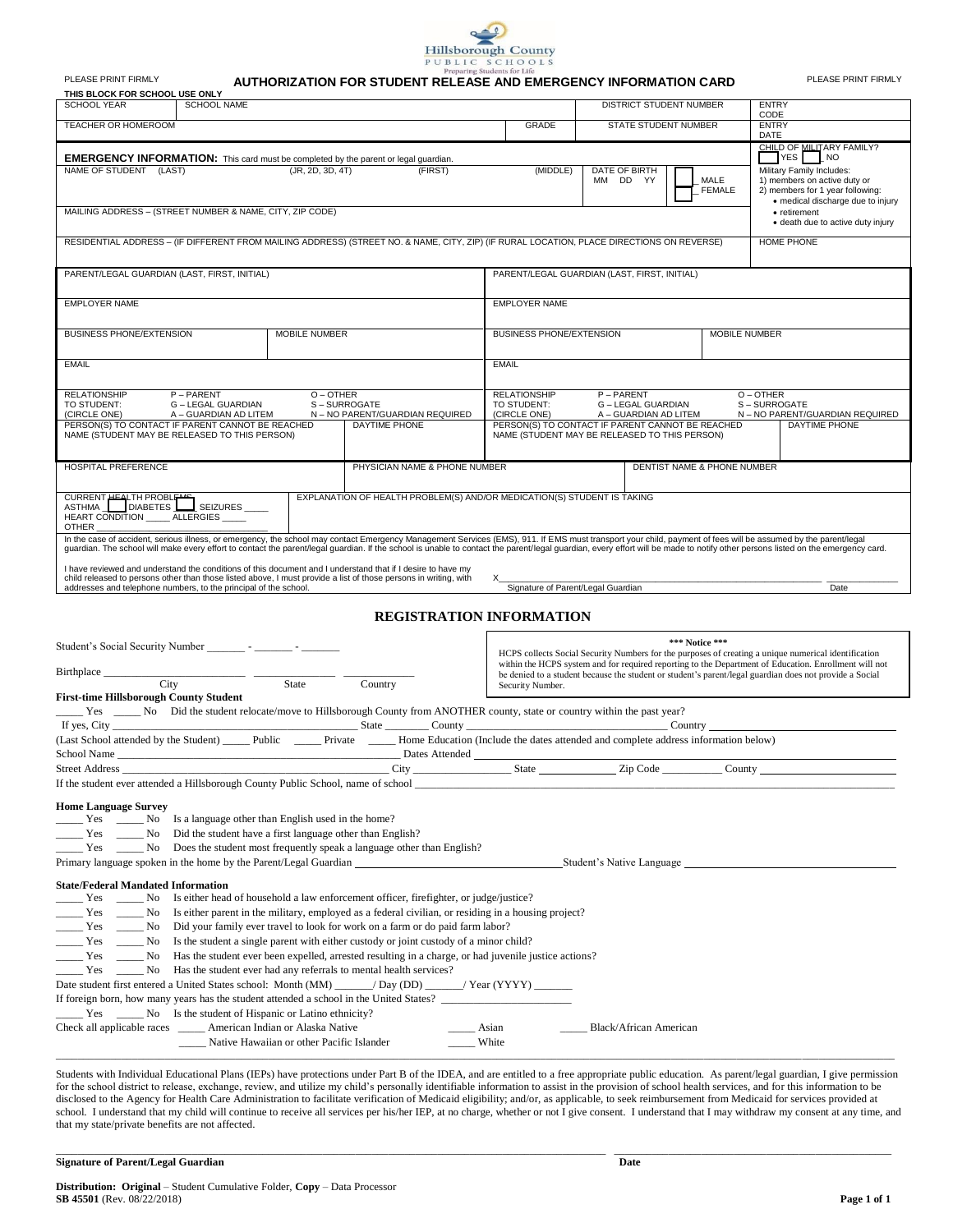



## **Student Residency Form**

#### **Complete Side A of this form if the Parent/Guardian can provide Proof of Residence.**

This form defines the student enrollment category and verifies residence when enrolling a student in a Hillsborough County Public School.

Student Name: School:

Student Number: Date of Birth:

Student Address:

#### **1. What is the current student residence?**

□ Family owned house

Homesteaded  $\Box$  Yes  $\Box$  No

- □ Family rented apartment/house
- □ Licensed foster care placement (update D Screen)

 Co-residing and no residency documents (parent has not experienced a loss of housing) (update B and D Screens)

**If co-residing, the party with whom the family resides must sign below and provide two (2) proofs of residency. In this circumstance, this form is valid for one school year only and expires at the end of the school year.** 

**Acknowledgement: I certify that the family referenced above is residing with me at the above address.**

| Print the name of party with whom student resides                                                       |                                      | Signature | Date                   |  |
|---------------------------------------------------------------------------------------------------------|--------------------------------------|-----------|------------------------|--|
| Please check the documents being provided to the school for verification of residence (2 are required): |                                      |           |                        |  |
| $\Box$ Homestead exemption                                                                              | $\Box$ Current electric bill         |           | $\Box$ Lease agreement |  |
| $\Box$ Property tax receipt                                                                             | $\Box$ Contract for purchase of home |           | $\Box$ Warranty deed   |  |
|                                                                                                         |                                      |           |                        |  |

**2. The undersigned certifies that all information contained in this form is accurate**. Per HCPS Policy 2431, students are not guaranteed the ability to participate in the athletic program if they transfer schools. Contact the Assistant Principal for Administration for more information.

Under penalties of perjury, I declare that I have read the foregoing document and that the facts stated in it are true (FS 92.525). A person who knowingly makes a false declaration is guilty of the crime of perjury by false written declaration, a felony of the third degree.

Print Name of Parent/Guardian Signature of Parent/Guardian Date